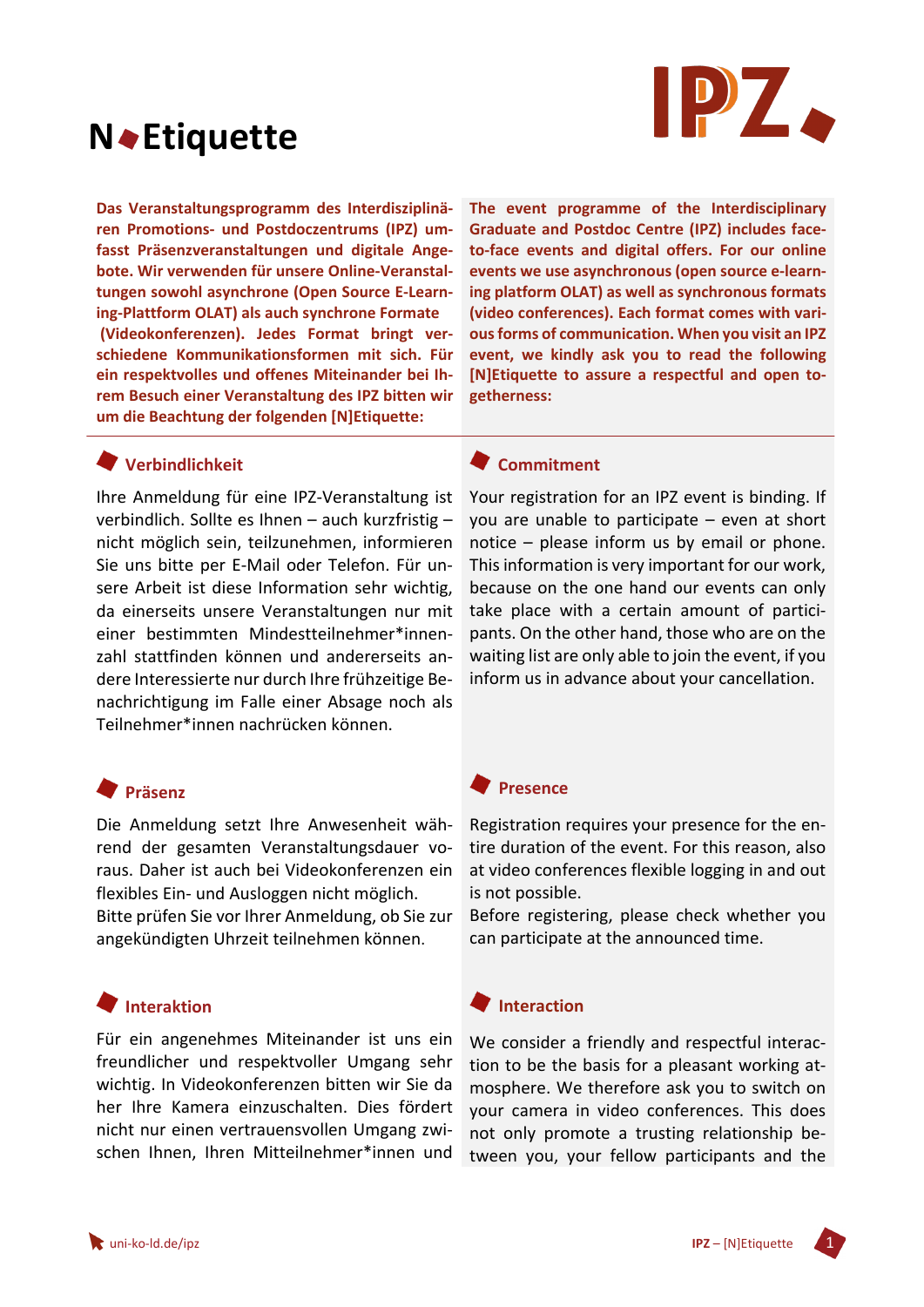den Referent\*innen, sondern unterstützt insbesondere durch die Sichtbarkeit von Mimik und Gestik die Kommunikation.

**Teilnahmenachweise**

Im Rahmen digitaler Veranstaltungen behalten wir uns vor, Aufgaben zur Vor- und/oder Nachbereitung für eine erfolgreiche Teilnahme der Veranstaltung einzuplanen. Dies wird entsprechend vorher angekündigt. Die Workshops sind in sogenannte Arbeitseinheiten (AE) eingeteilt, die die erbrachte Leistung bzw. den Arbeitseinsatz widerspiegeln und auf den Teilnahmebescheinigungen und Zertifikaten dokumentiert werden. Dabei richten wir uns nach den allgemeinen Standards der wissenschaftlichen Nachwuchsförderung.

## **Organisation der Veranstaltungen**

Organisatorische und technische Informationen zur jeweiligen Veranstaltung werden Ihnen spätestens eine Woche im Vorfeld via E-Mail mitgeteilt. Die Materialien werden Ihnen teilweise über OLAT zeitlich begrenzt und nur im Rahmen der Veranstaltung zur Verfügung gestellt. Eine Weitergabe an Dritte ist nicht gestattet!

## **Technische Voraussetzungen und Support**

Bitte stellen Sie sicher, dass Sie für die digitale Veranstaltung über notwendige technische Voraussetzungen verfügen (Internetzugang, Kamera, Mikrofon) und planen Sie ggf. für die Registrierungen und Installationen ausreichend Zeit vor Beginn der Veranstaltung ein.

## **Datenschutz, Privatsphäre, Urheber- und Nutzungsrechte**

Bitte beachten Sie unsere Datennutzungserklärung, die Sie [hier](https://www.uni-koblenz-landau.de/de/datenschutz) auf unserer Website einsespeakers, but also supports communication in particular through the visibility of facial expressions and gestures.

## **Proof of Attendance**

In the context of digital events, we reserve the right to schedule tasks as preparation and / or follow-up work as a form of a successful participation. These tasks will be announced in advance. The workshops are divided into so-called work units (AE), which reflect the workload. They are documented on the confirmation of participation and certificates. In doing so, we comply with the general standards for the promotion of young scientists.

## **Organization of the Events**

Organizational and technical information on the respective event will be sent to you at least one week in advance via email. Some of the materials are temporally available via OLAT and some are only accessible during the event. A transfer to third parties is not permitted!

#### **Technical Requirements and Support**

Please ensure that the necessary technical requirements for the digital event (internet access, camera, microphone) are met. If necessary, plan enough time for the registration and installation of the tools needed before the event begins.

#### **Data Protection, Privacy, Copyrights and Rights of Use**

Please note our data usage declaration, which you can view [here](https://www.uni-koblenz-landau.de/de/datenschutz) on our website. Additionally,